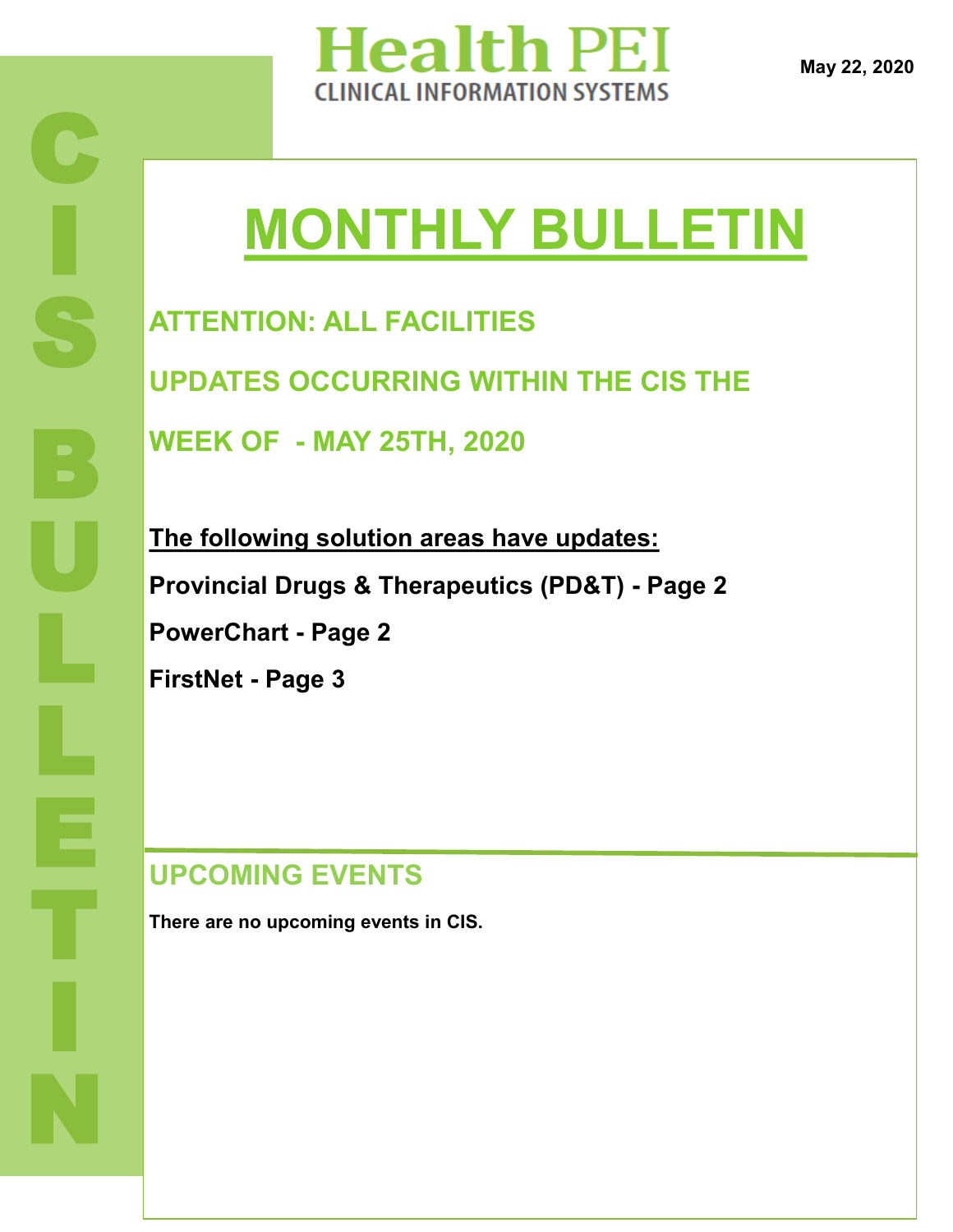# **Health PEI CLINICAL INFORMATION SYSTEMS**

# **PD&T Updates:**

PD&T has approved the implementation of formulary restrictions for hydroxychloroquine. The criteria for use are outlined on an associated powerform that will accompany hydroxychloroquine orders in CIS.

|                     | P Hydroxychloroquine Formulary Restriction - ZZTEST, PATIENT FOUR                                                                                                                                                                                                                                                  | <b>a</b><br><b>. .</b> |  |
|---------------------|--------------------------------------------------------------------------------------------------------------------------------------------------------------------------------------------------------------------------------------------------------------------------------------------------------------------|------------------------|--|
|                     |                                                                                                                                                                                                                                                                                                                    |                        |  |
|                     | *Performed on: 2020-May-08 $\frac{2}{x}$ $\rightarrow$ 0837<br>축                                                                                                                                                                                                                                                   | By:                    |  |
| * Hydroxychloroquir | <b>Hydroxychloroquine Formulary Restriction</b>                                                                                                                                                                                                                                                                    |                        |  |
|                     | Hydroxychloroquine is a restricted agent. Hydroxychloroquine will only be supplied if the order meets one of the criteria listed<br>below. Please select the criteria for use.                                                                                                                                     |                        |  |
|                     | Continuation of therapy for an approved indication<br>□ Initiation or continuation of therapy when prescribed by or in consultation with a rheumatologist, infectious disease specialist, internal medicine, or ICU physician<br>Initiation or continuation of therapy when prescribed as part of a clinical trial |                        |  |
|                     | To sign form click the check mark at top left of screen.                                                                                                                                                                                                                                                           |                        |  |
|                     |                                                                                                                                                                                                                                                                                                                    |                        |  |
|                     |                                                                                                                                                                                                                                                                                                                    | In Progress            |  |

#### **PowerChart Updates:**

**Revision to the Consult Physiatry order:** The order will now be " Consult Rehabilitation Medicine" . Please DO NOT use the Consult Physician order.

| △ Unit 1 QEH; 104; 4 FIN/ENC:05211767 Admit: 2020-Jan-10 11:52      |                                                               |  |  |  |  |  |  |
|---------------------------------------------------------------------|---------------------------------------------------------------|--|--|--|--|--|--|
| $\triangle$ Consults                                                |                                                               |  |  |  |  |  |  |
| 口雨<br><b>Consult Rehabilitation Order</b><br>Medicine               | 2020-May-07 10:16 Priority: Routine, Start: 2020-May-07 10:16 |  |  |  |  |  |  |
| $\mathbf{r}$ Details for Consult Rehabilitation Medicine            |                                                               |  |  |  |  |  |  |
| S Details   III Order Comments   @ Diagnoses                        |                                                               |  |  |  |  |  |  |
| $  \mathbf{L}   \times$<br>To In<br>÷.                              |                                                               |  |  |  |  |  |  |
| Consult Reason:<br>$\checkmark$                                     | Other consult reason/background:                              |  |  |  |  |  |  |
| Priority: Routine<br>$\checkmark$                                   | <b>Consultant Notified:</b><br>$\checkmark$                   |  |  |  |  |  |  |
| ÷ŀ<br>$\frac{1}{\sqrt{2}}$<br>1016<br>*Start Date/Time: 2020-May-07 | <b>Additional Information:</b>                                |  |  |  |  |  |  |
|                                                                     |                                                               |  |  |  |  |  |  |

The workflow is unchanged: to consult this specialty, place the Consult Rehabilitation Medicine Order and call the physician to notify verbally of the pending consult request.